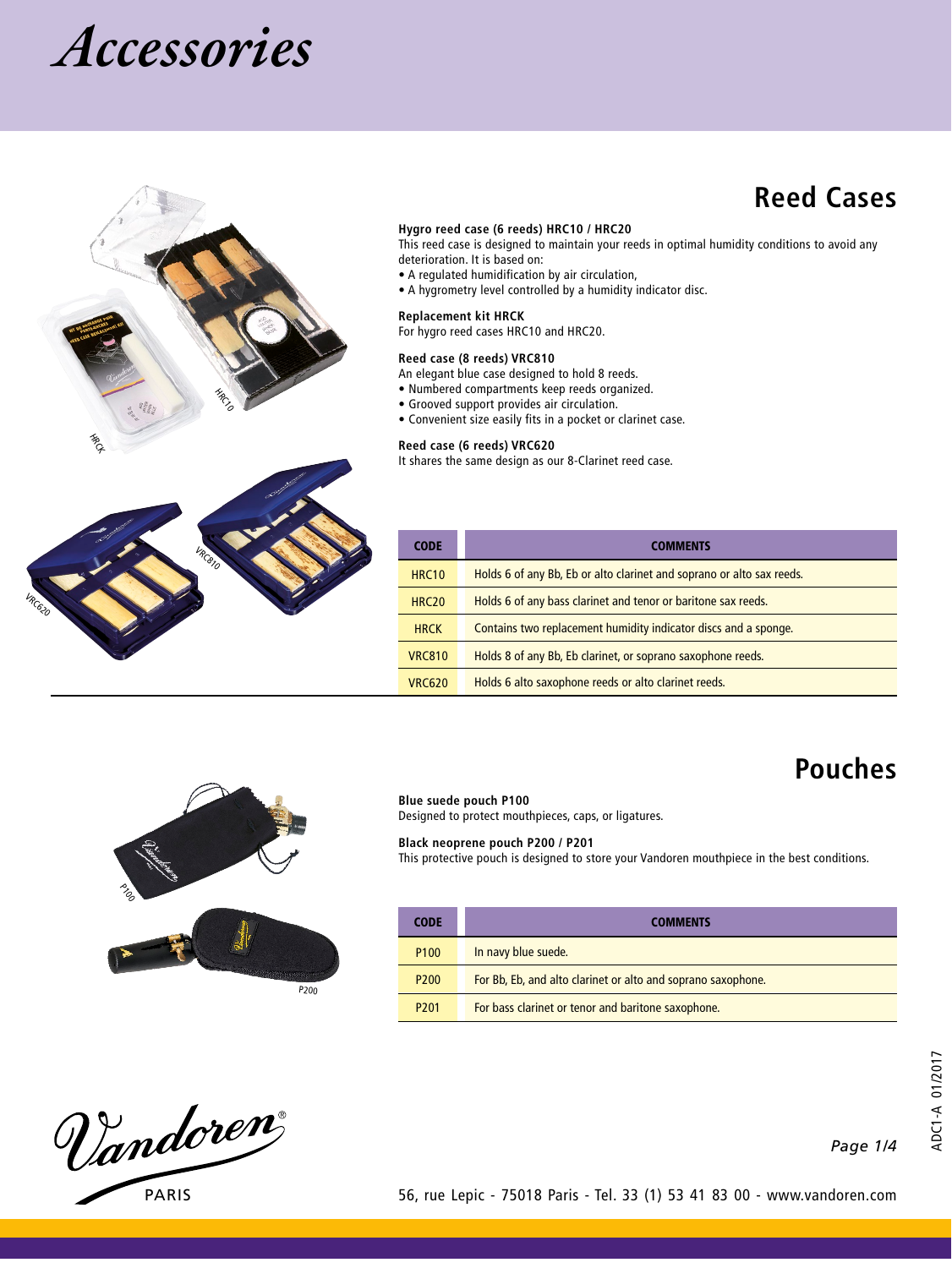

The Vandoren Reed Trimmer repairs damaged tips and increases the strength of your reeds with ease. Adjustable and precise, it utilizes the same blades we use in our factory to create a consistent, clean cut every time. Now damaged reeds can perform like new again.

Different reed-trimmer models are available depending on the shape characteristics of Vandoren reeds:



## **Reed Resurfacer**

**Reed Trimmer**

#### **Glass reed resurfacer and reed stick**

The reed resurfacer is made of a washable tempered glass and features an etched surface that is nearly impossible to wear out. The reed stick, inspired by a reed rush, is also made of etched glass and enables players to precisely customize and personalize their reeds.

| <b>CODE</b>  | <b>COMMENTS</b>                 |  |
|--------------|---------------------------------|--|
| <b>RR200</b> | Reed resurfacer and reed stick. |  |
| <b>RR202</b> | Reed stick only.                |  |

## **Swabs**

#### **Microfiber clarinet swabs SW200 / SW300**

Combining the delicacy and absorbancy of silk with the durability of microfiber, Vandoren's clarinet swab is the perfect choice for your instrument. The gentle fibers are specially designed to thoroughly clean your clarinet while protecting the delicate finish.

- Made of high-quality, specially designed microfibers.
- Strong cord with easy pull-through weight.
- Best humidity and grease absorption available.
- Cleans easily with soap and water.
- Durable and long-lasting for years of reliable use.

#### **Microfiber polishing cloth PC300**

| <b>CODE</b>  | <b>COMMENTAIRES</b>                                                                         |  |
|--------------|---------------------------------------------------------------------------------------------|--|
| <b>SW200</b> | For Bb clarinet.                                                                            |  |
| <b>SW300</b> | <b>For Bass clarinet.</b>                                                                   |  |
| <b>PC300</b> | Same material and characteristics as the Vandoren microfiber swab,<br>but without a weight. |  |

*2/4 Page* 







SW200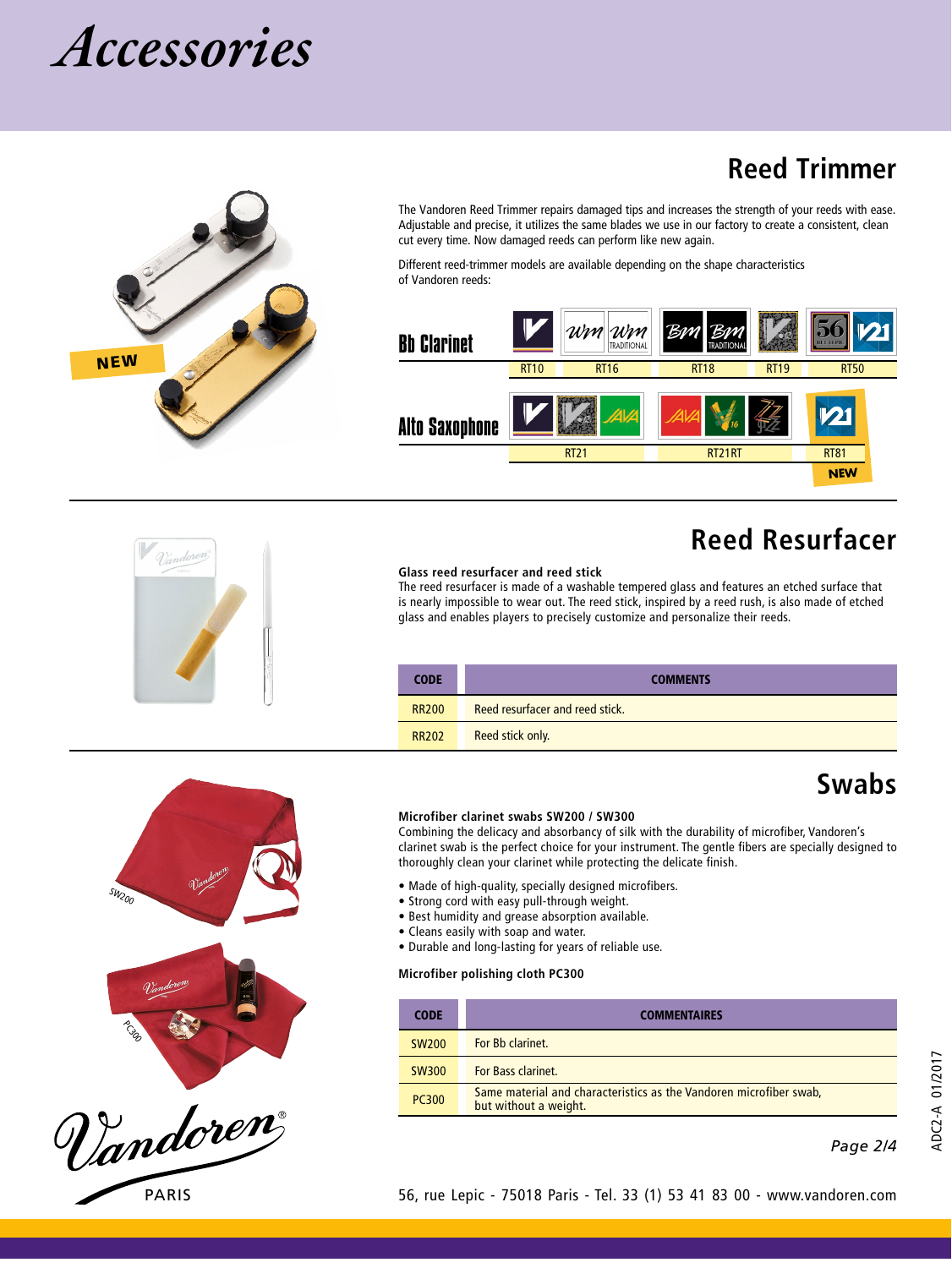

NEW

**VINECK** 

The first harness that makes even heavy instruments feel weightless. Its ergonomic design moves as the musician moves: in perfect harmony, to make playing easier than ever before. With the Vandoren universal harness, there is no more strain on the cervical vertebrae and breathing is left totally free.

| <b>CODE</b>   | <b>COMMENTS</b>                                                                                  |  |
|---------------|--------------------------------------------------------------------------------------------------|--|
| <b>FNH100</b> | For all saxophones.                                                                              |  |
| <b>FNH101</b> | Special Order.<br>Lengthened version (longer cord) for certain bass clarinet models and bassoon. |  |

### **Saxophone Straps (Soprano, Alto, Tenor, Baritone)**

**Universal Harness**

**V Neck:** featuring a wide black polypropylene (PP) strap, the V Neck is designed to provide the player the maximum comfort.

**V Neck Deluxe:** ergonomically designed to provide the greatest amount of support without creating stress and fatigue to the neck and back. Wide smooth leather and microfiber neck pad, reinforced with a silicone and shape memory foam protection piece, optimizes the comfort allowing the player to perform without pain.

**Both models are available in three sizes (S, M/L, XL)** and have the same easy adjustment mechanism and secure hook connection for 'easy-on/easy-off'.

|               | <b>SMALL / JUNIOR</b> | <b>MEDIUM / LARGE</b> | <b>XLARGE</b> |
|---------------|-----------------------|-----------------------|---------------|
| V Neck        | <b>VSS201</b>         | VSS203                | <b>VSS205</b> |
| V Neck Deluxe | <b>VSS221</b>         | <b>VSS223</b>         | <b>VSS225</b> |





Vandoren

## **Mouthpiece Cushions**

The mouthpiece cushions protect the mouthpiece from teethmarks. Available in two thicknesses.

| <b>CODE</b>      | <b>COMMENTS</b>                                               |  |
|------------------|---------------------------------------------------------------|--|
| VMC <sub>6</sub> | Pack of 6 cushions (transparent) (Thickness: 0,35mm - .014"). |  |
| VMCX6            | Pack of 6 cushions (black) (Thickness: 0,80mm - .032").       |  |

### **Tuning Rings for MASTERS Bb clarinet mouthpieces**

The Masters tuning rings allow you to play your Vandoren MASTERS mouthpiece at 440 Hz.

| <b>CODE</b>   | <b>COMMENTS</b>                                         |  |
|---------------|---------------------------------------------------------|--|
| <b>VTR100</b> | They are available in two thicknesses: 1.5 and 1.75 mm. |  |

*3/4 Page* 

ADC3-A 01/2017

ADC3-A 01/2017

| $\cdots$               |               |                       |               |
|------------------------|---------------|-----------------------|---------------|
| <b>VNECK</b><br>DELUXE |               | <b>SMALL / JUNIOR</b> | <b>MEDIUM</b> |
|                        | V Neck        | <b>VSS201</b>         | VSS2          |
|                        | V Neck Deluxe | <b>VSS221</b>         | VSS2          |